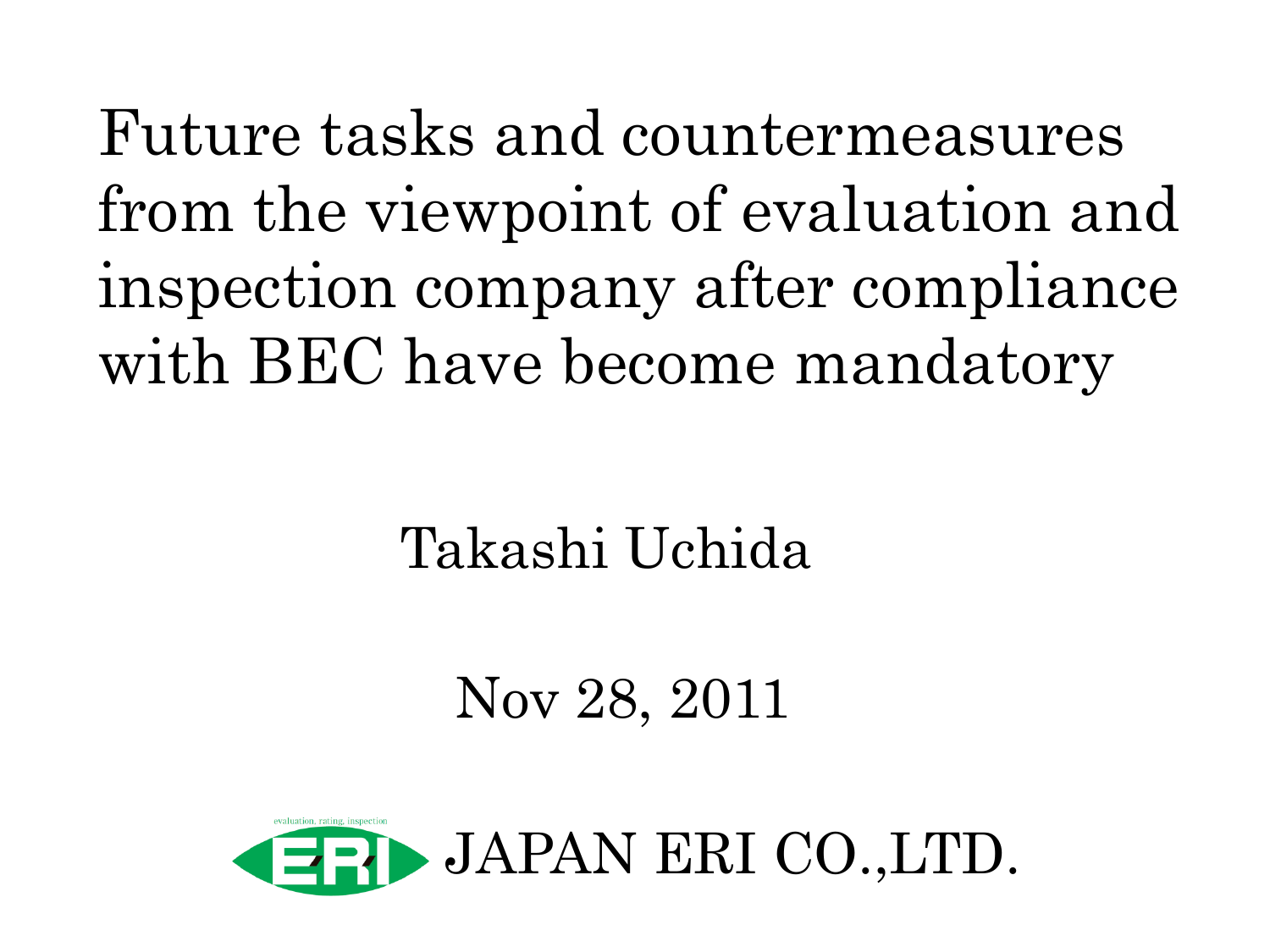

## Today's Contents

- 1 Outline of Japan's new Building Energy Code
- 2 ERI's Activity
	- ① Before April (preparation for new Building Energy Code)
	- ② After April (implementation of new Building Energy Code begins)
- 3 ERI's evaluation system
- 4 Numerical statements prepared after construction starts
- 5 Future tasks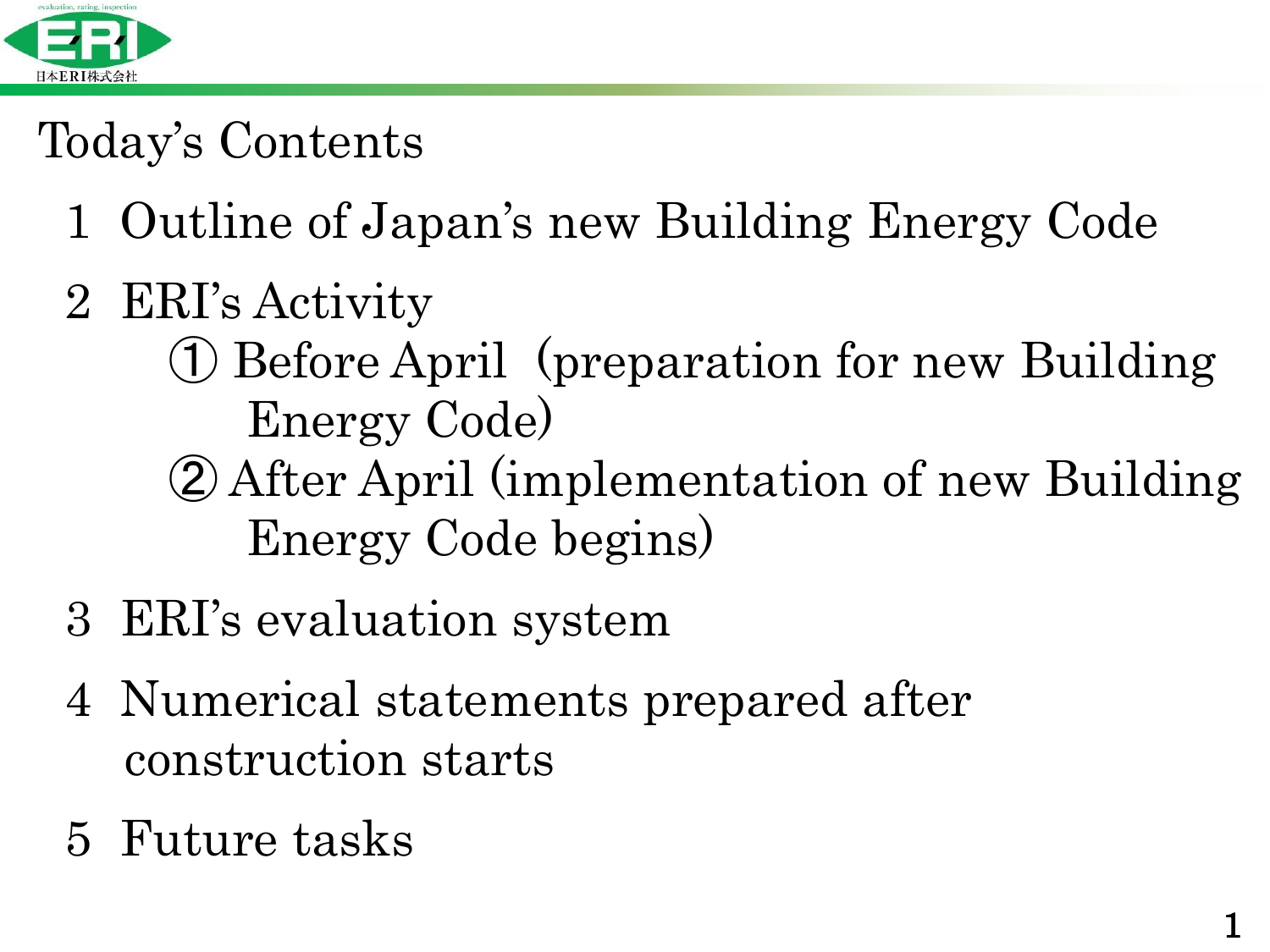

# JAPAN ERI CO., LTD. E Evaluation R Rating Inspection



- 1 JAPAN ERI is the first private company that has attained building permits.
- 2 JAPAN ERI is the only company providing support all over Japan (ERI has 33 branch offices)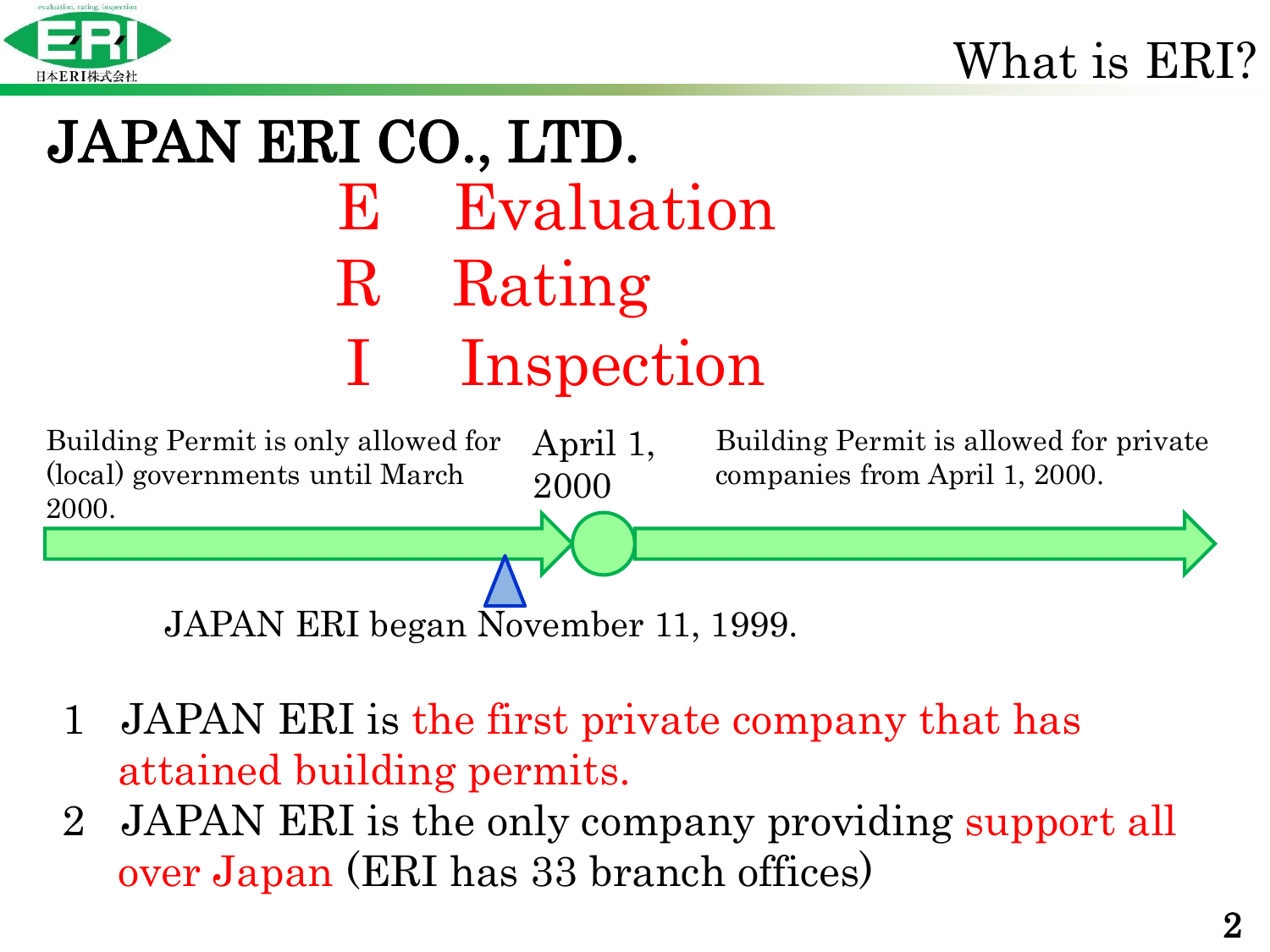

### 1 Outline of Japan's new Building Energy Code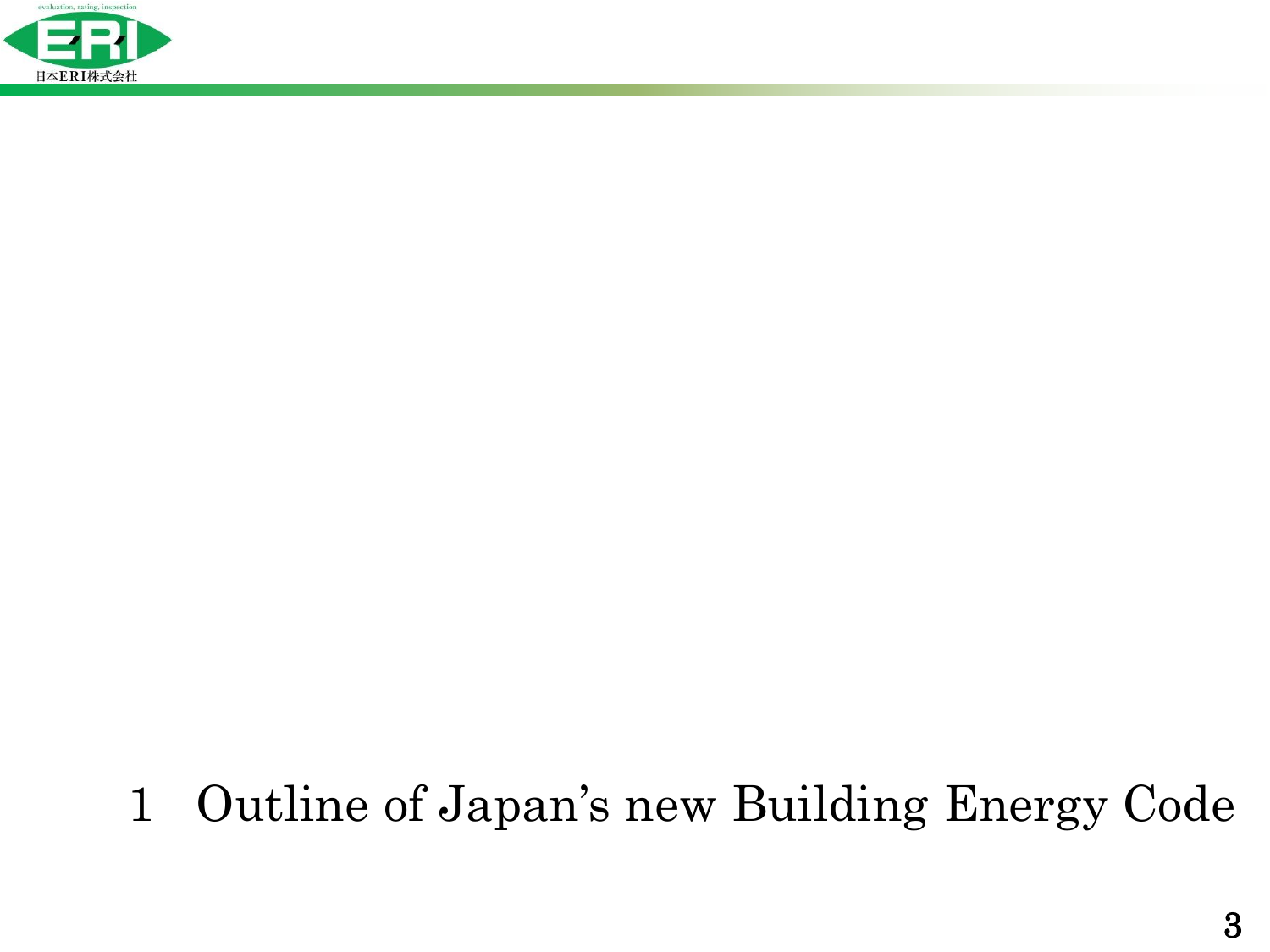

Important points of the new Building Energy Code

- 1 Buildings over 2000 m<sup>2</sup> total area, except for residential/housing uses, require a "building energy consumption performance compatibility evaluation" for the building permit. (An official letter for approval will be published.)
- 2 The new Building Energy Code requires construction as shown in the design documents for a building permit. When a difference is found, then an official letter for approval will not be published. (The architect or building owner needs an alternative permit, or the builder needs to revise the building same as the documents.)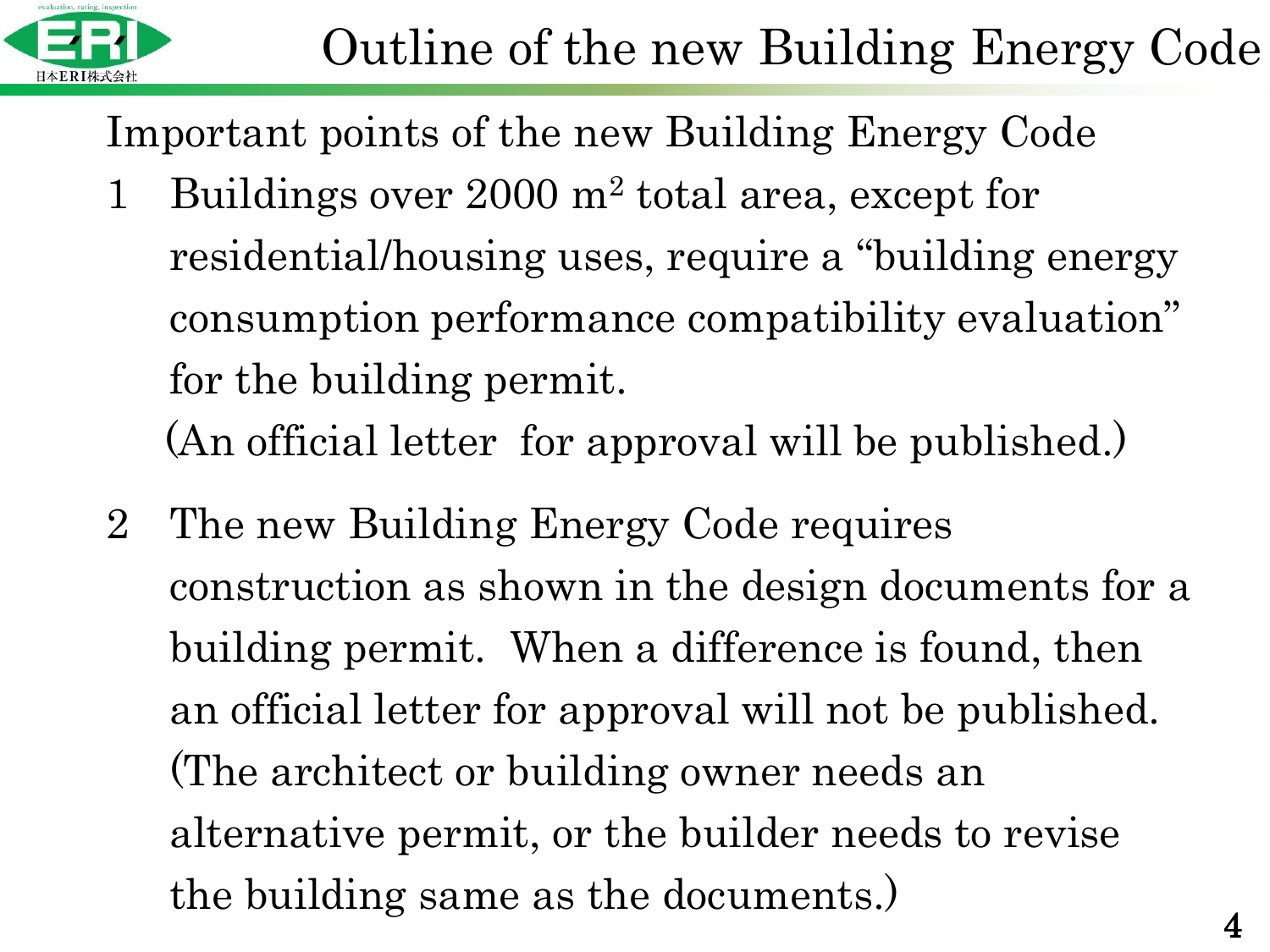

# Buildings except residential/housing uses Consumption of Primary Energy BEI  $\leq$  1.0 (BEI Building Energy Index)

Definition of BEI

Standard Consumption of Primary Energy  $BET = \frac{Designed \ Consortium\ of \ Primary \ Energy}{CUT \ 10}$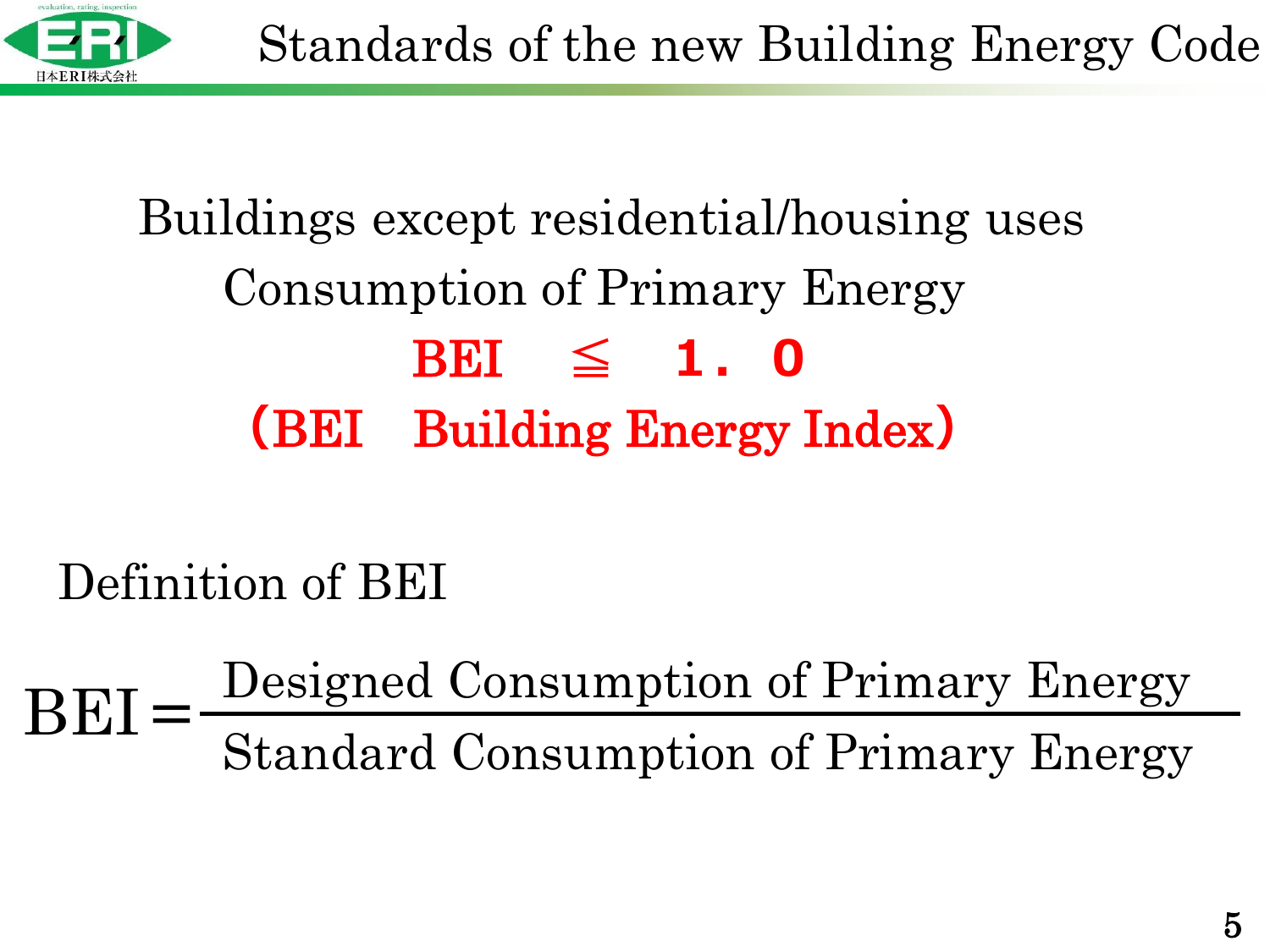

Two calculation systems for BEI are regulated in the new Building Energy Code.

#### 1 Standard input method

 Inputs required window specifications, outside wall insulation, HVAC, domestic hot water supply, lighting system for all rooms, elevator, and solar cells.

#### 2 Model building method

 26 existing model buildings have already been prepared with this method. Much less input data are required versus the standard input method. Ministry of Land, Infrastructure and Transport (MLIT) recommend this method. Calculation precision is worse than the standard input method, but less time is required to obtain the BEI.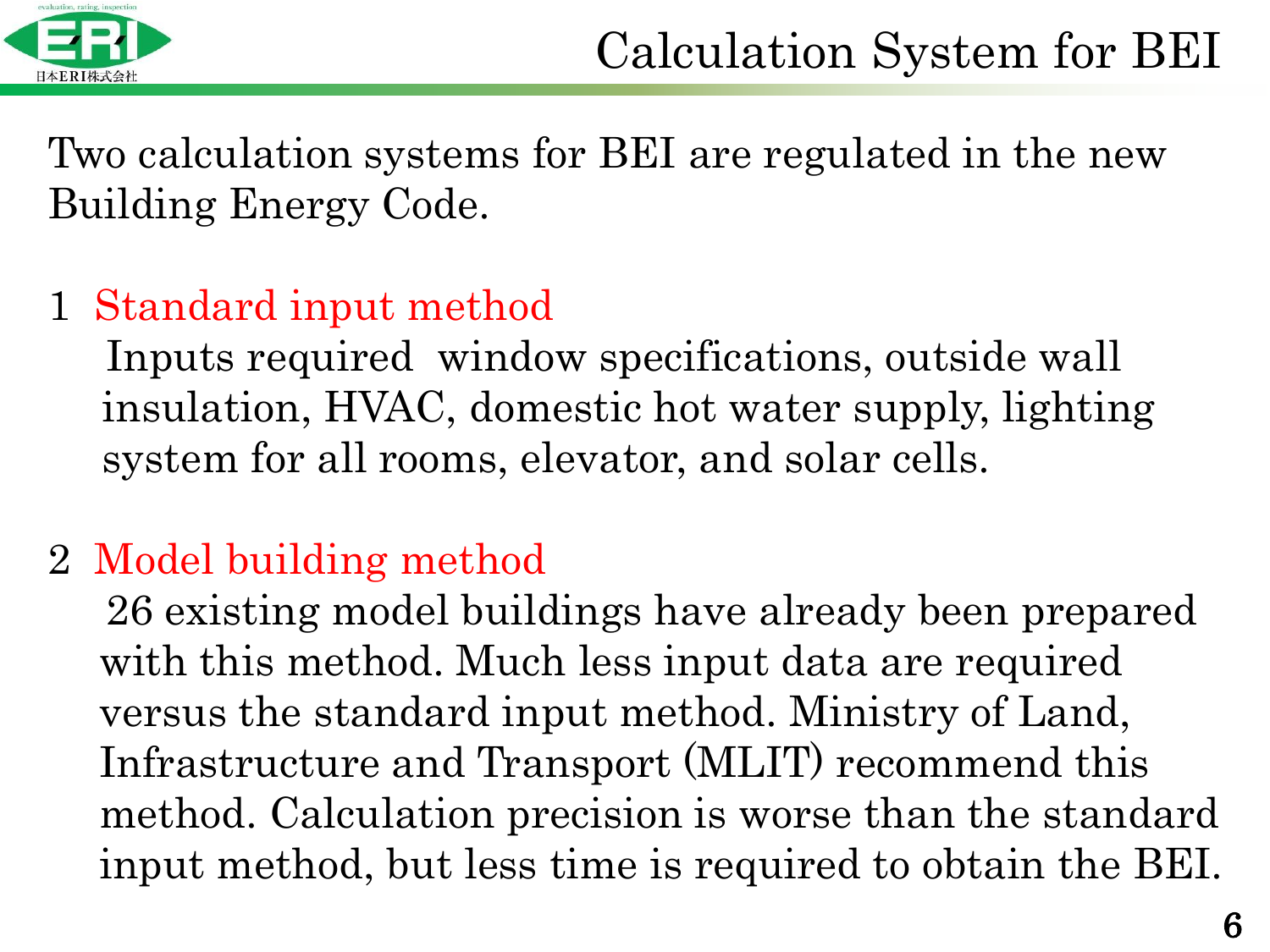

### Comparison of old code and new codes

| Total Area                                  |                             | Building Energy Code |                                              |
|---------------------------------------------|-----------------------------|----------------------|----------------------------------------------|
|                                             |                             | old                  | new                                          |
| $\geq 2000$ m <sup>2</sup>                  | Non-housing<br>use          | <b>Notification</b>  | <b>Fitness obligation</b><br>(permit needed) |
|                                             | Residential/<br>housing use | Notification         | Notification                                 |
| $\rm < 2000~m^2$<br>$> 300 \; \mathrm{m}^2$ | Non-housing<br>use          | Notification         | Notification                                 |
|                                             | Residential/<br>housing use | Notification         | Notification                                 |
| $\rm < 300~m^2$                             |                             | Effort only          | Effort only                                  |

The new Building Energy Code started as a partial regulation, but after 2020, all building permit will require a fitness obligation.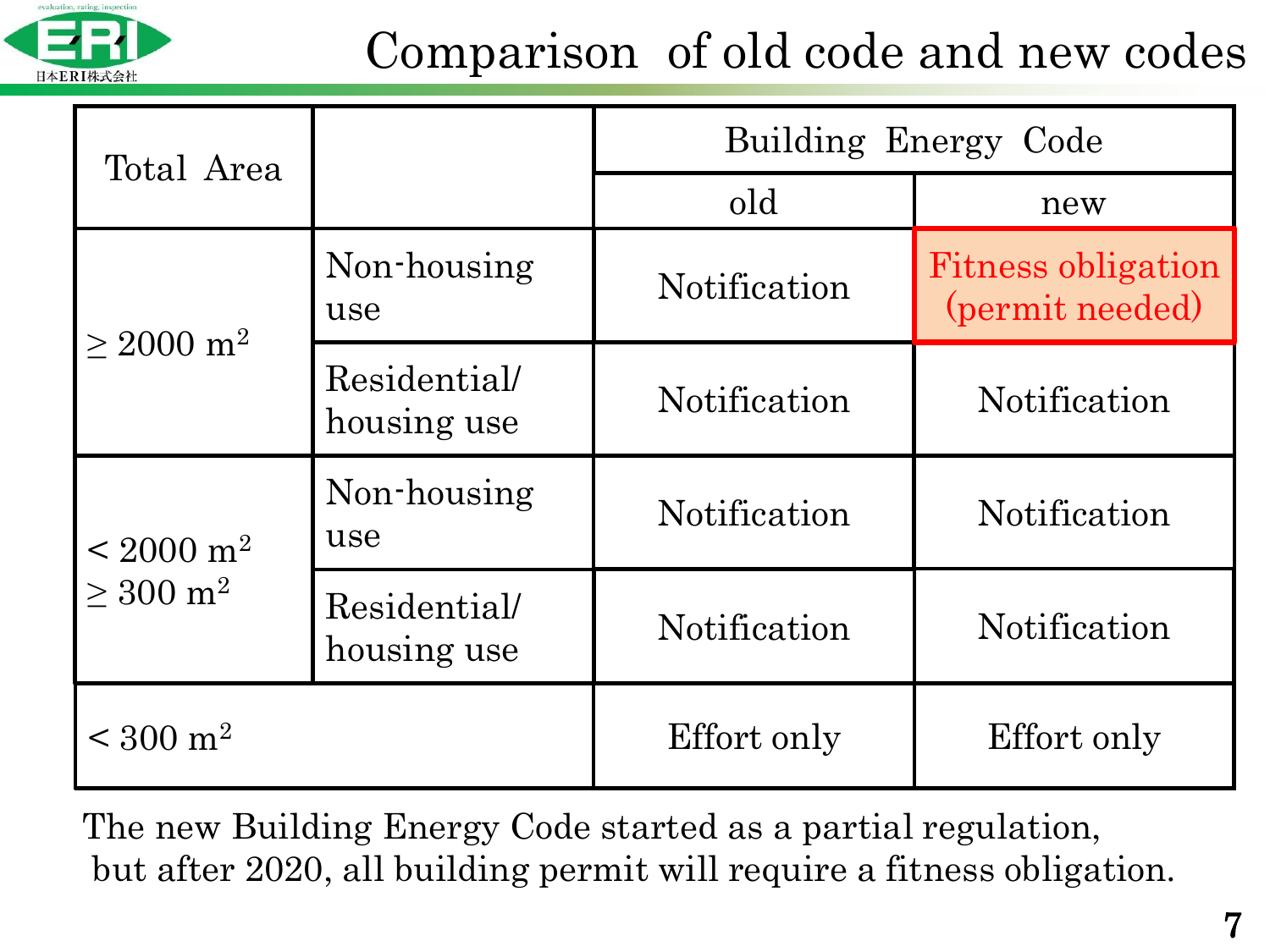

We have two systems to check building construction.

# Permit

- 1 The design document is checked by professionals having special license or experience.
- 2 The design document is checked mainly for legal, and partially for technical compliance.
- 3 An official letter for approval is issued.
- 4 A completion check performed by an authorized person is necessary.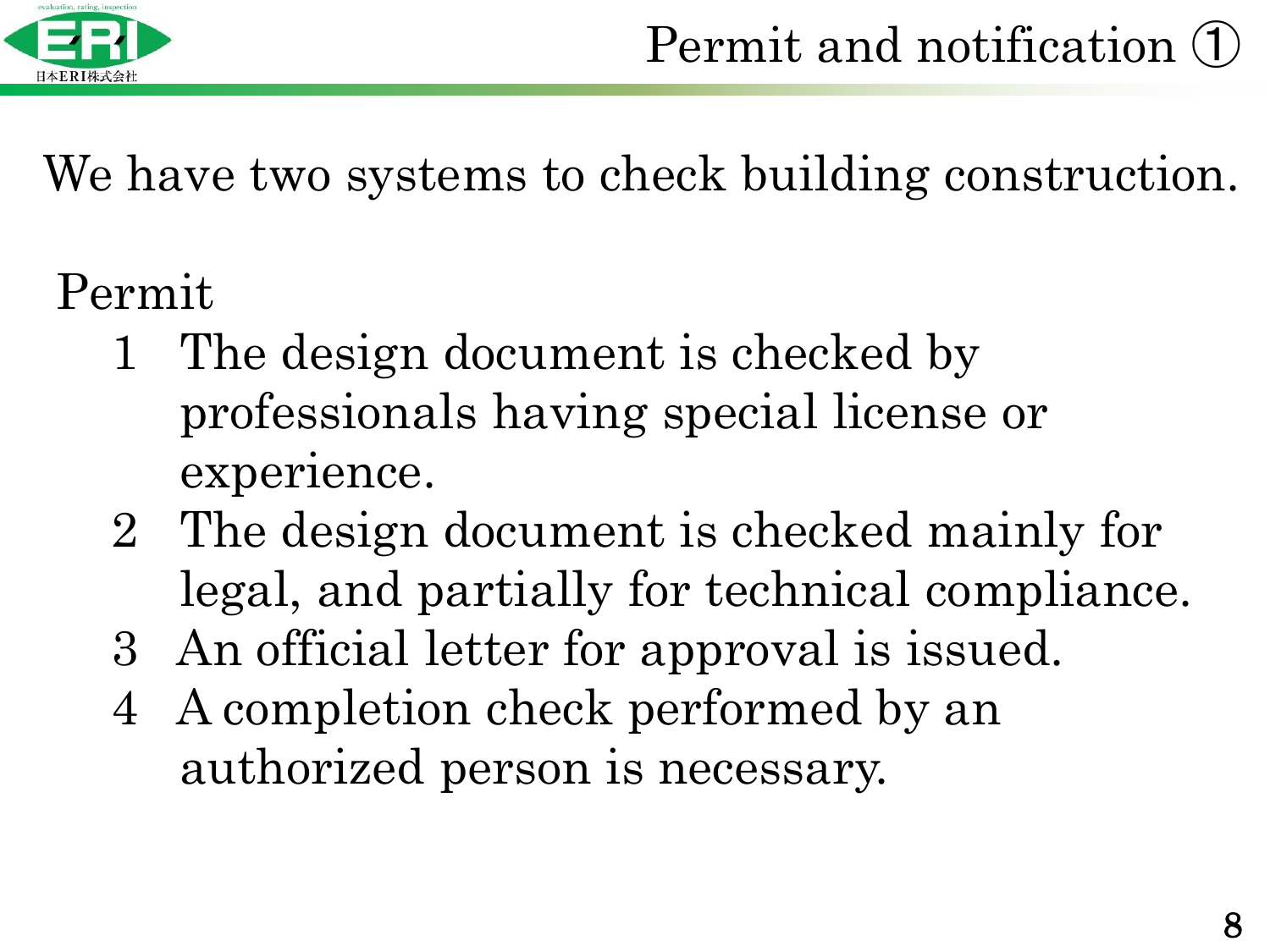

### Notification

- 1 The documents are submitted to the local government office.
- 2 The documents are checked by a professional, but in most cases, a license is not needed.
- 3 An official letter for approval is not issued.
- 4 A completion check is not needed, except as required by the code for the treatment of explosives and combustibles.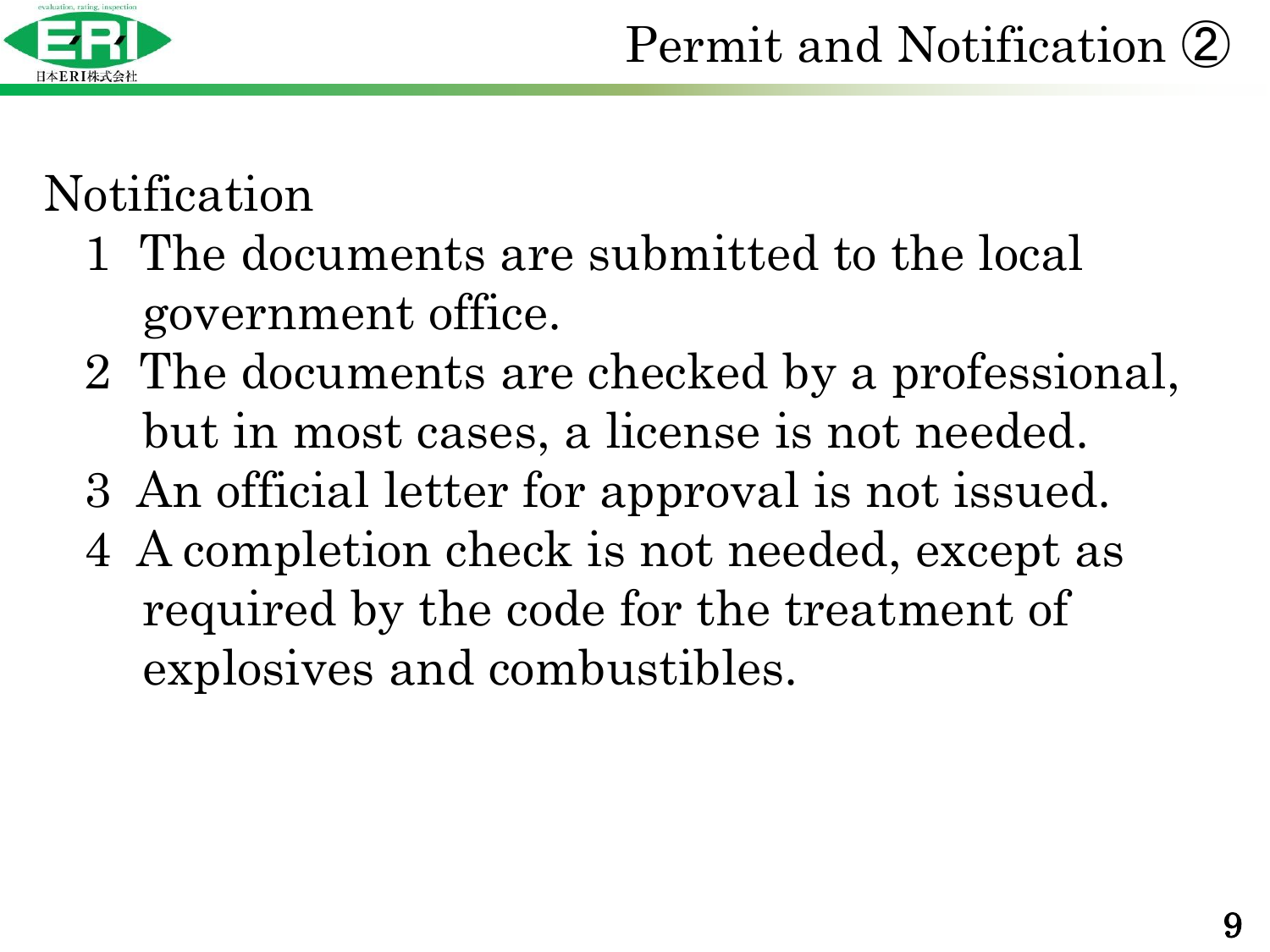

|                                     | <b>Building Permit</b>                                                                                    | Building<br>Notification                                                                                                                         |
|-------------------------------------|-----------------------------------------------------------------------------------------------------------|--------------------------------------------------------------------------------------------------------------------------------------------------|
| Until end of<br>March<br>(old code) | <b>(1) Building standards</b><br>code<br>2 Fire life safety code                                          | <b>(1)</b> Building energy code<br>(old code)<br>(2) Environmental codes<br>(noise, vibration, drainage<br>water, exhaust, indoor<br>conditions) |
| From<br>April 1st<br>(new code)     | (1) Building standards<br>code<br>2 Fire life safety code<br><b>3</b> Building energy.<br>code (new code) | (1) Environmental codes<br>(noise, vibration, drainage<br>water, exhaust, indoor<br>conditions)                                                  |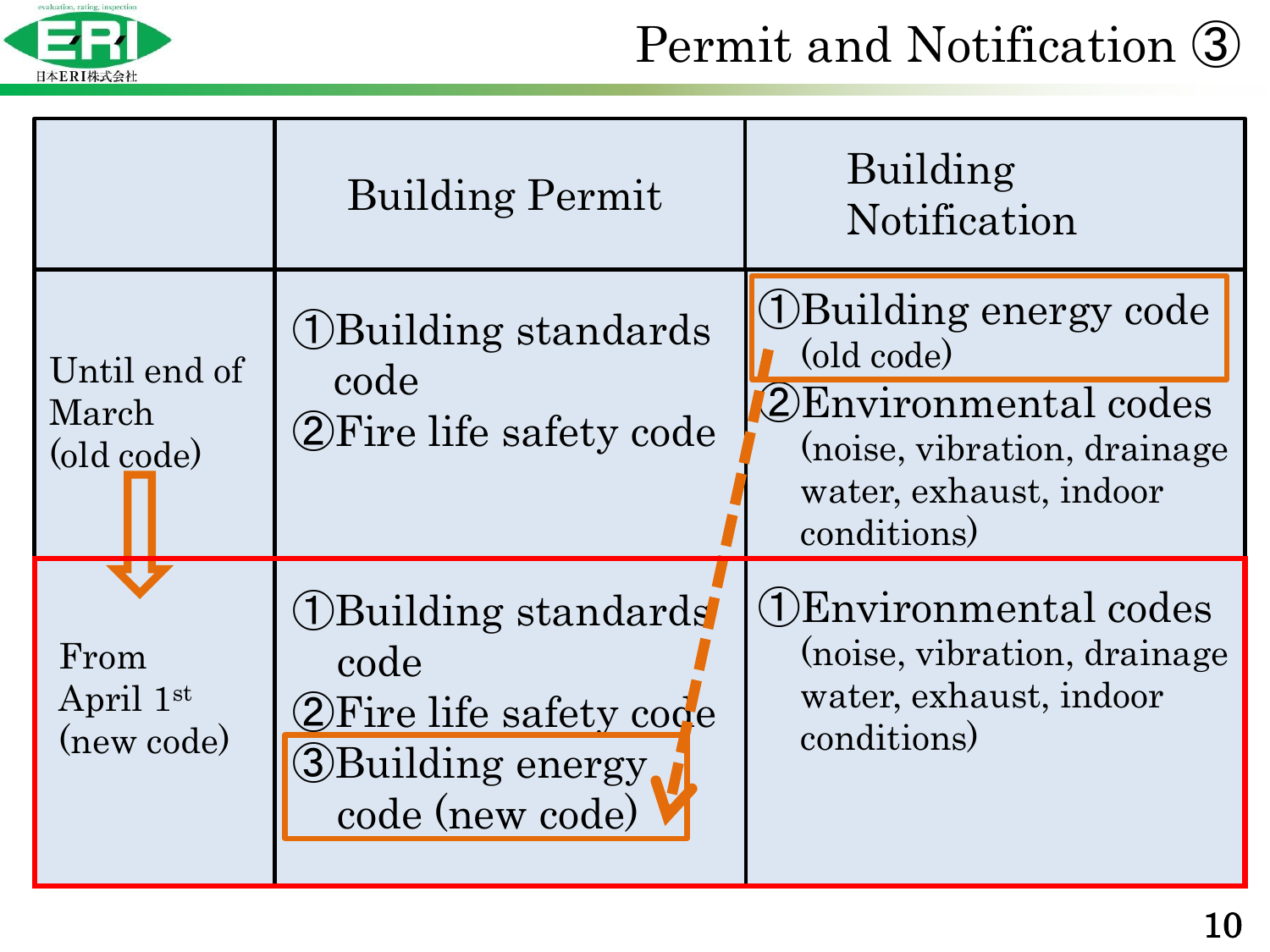

### 2 ERI's activity

- ① Before April (preparation for the new Building Energy Code)
- ② After April (implementation of the new Building Energy Code starts)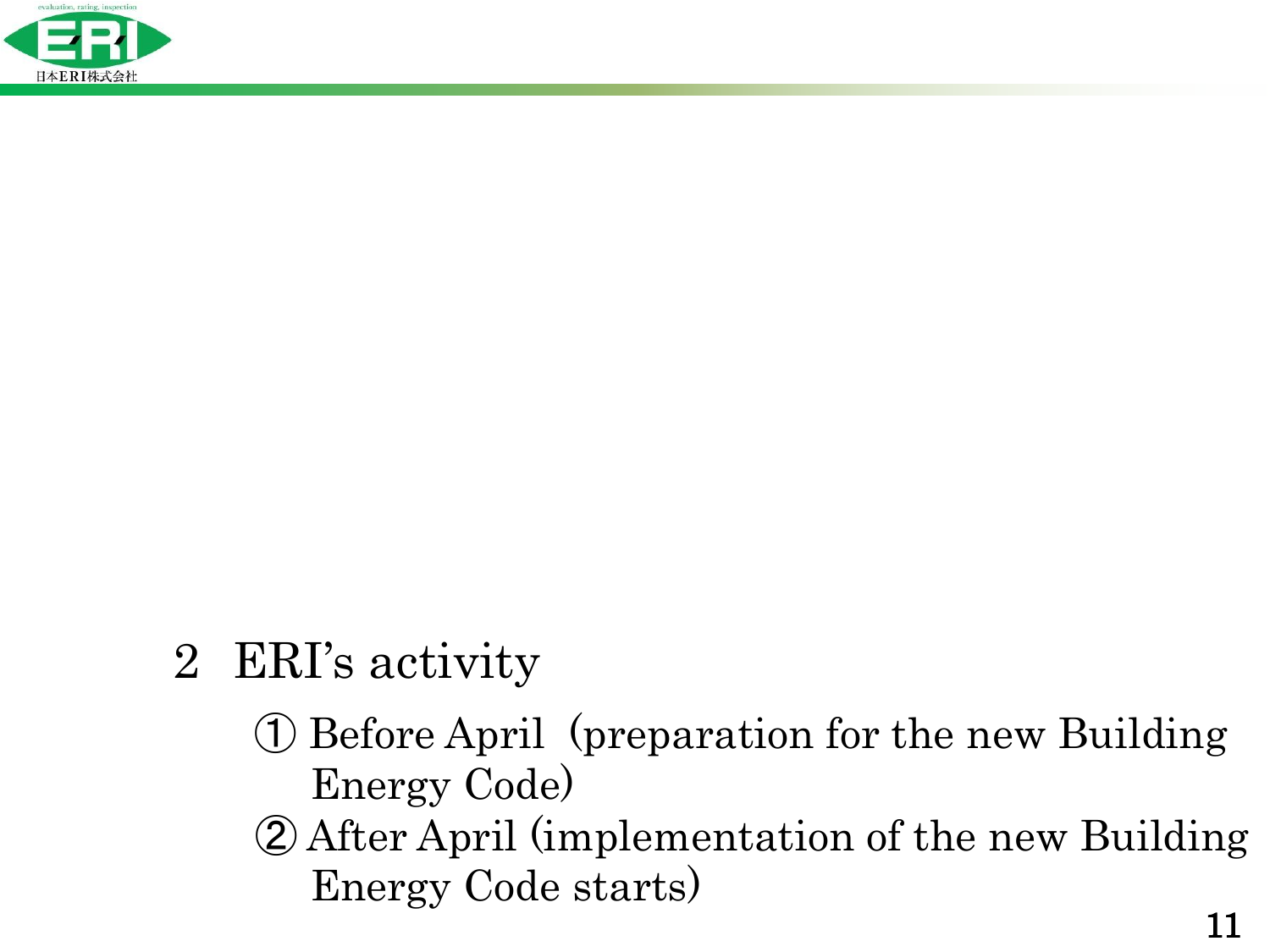

#### ■Company activity

- 1 ERI registered with the government as a private company for building energy consumption performance compatibility evaluation.
- 2 ERI organized the new Promotion of Energy Saving Department for this evaluation.
- 3 A special license is required for evaluation. ERI has 33 branch offices. Each branch is capable of performing the evaluations, as ERI has people with the special license in each office. In total, 168 ERI employees were licensed in March.
- 4 ERI created a management and accounting database system for the new building energy code.
- 5 ERI created a charges scheme for the energy consumption performance compatibility evaluation.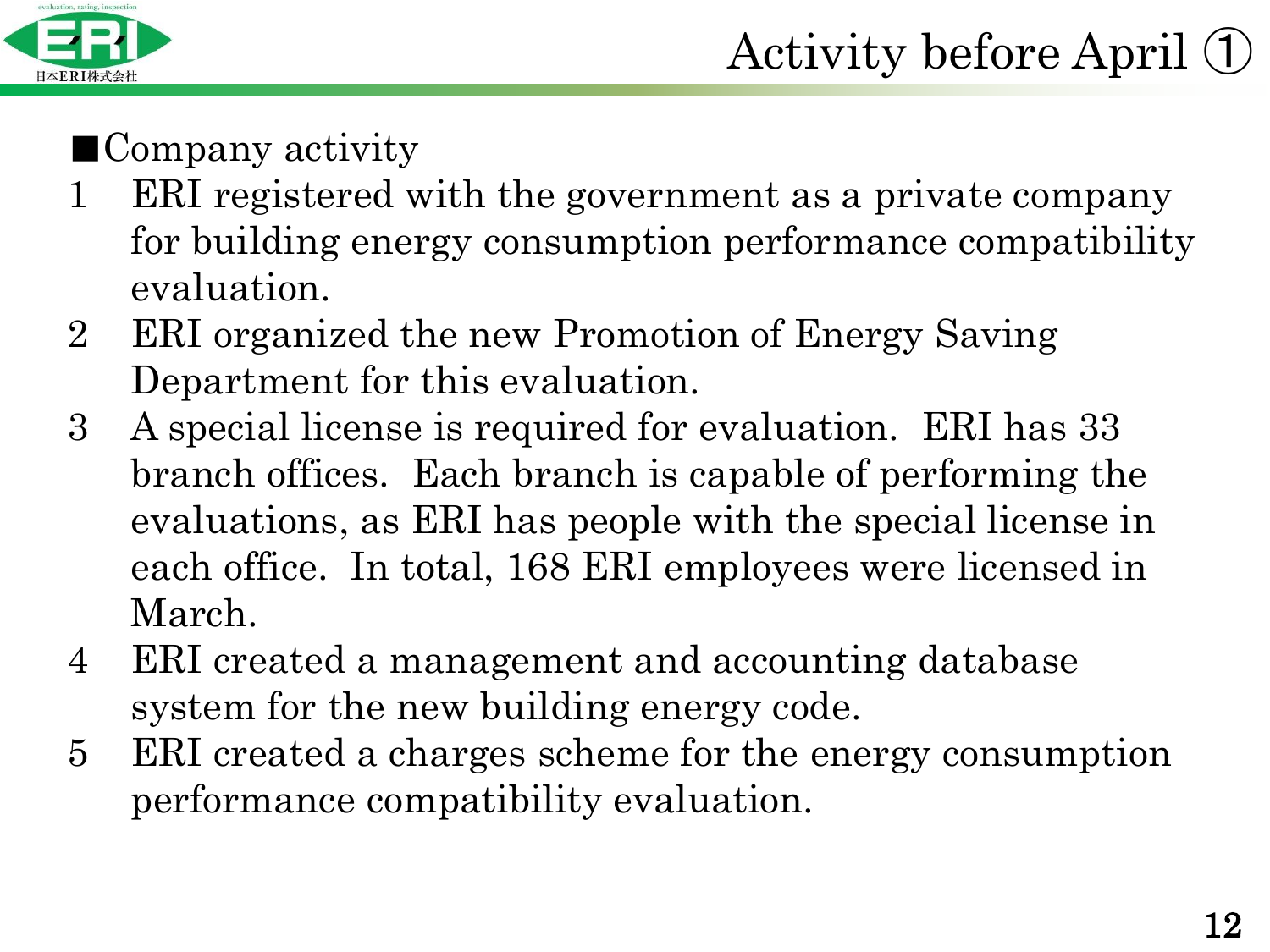

- Activity for clients
- 1 ERI held many client seminars to explain the new building code.
- 2 ERI sent questions to the Ministry of Land, Infrastructure and Transport. ERI published a booklet of these questions and responses.

#### ■ Activity for ERI's members

Technical skills in HVAC, plumbing, and lighting are required to evaluate energy consumption performance compatibility. ERI held lectures on the new code, HVAC, plumbing, and lighting systems, not only for M&E engineers but also architects. There are not many professional M&E engineers to design and construct buildings in Japan, so every company can not get enough of them. Thus, many architects in ERI have to evaluate energy consumption performance compatibility.

 $Note: HVAC = Heating, Ventilation, and Air-Conditioning$  13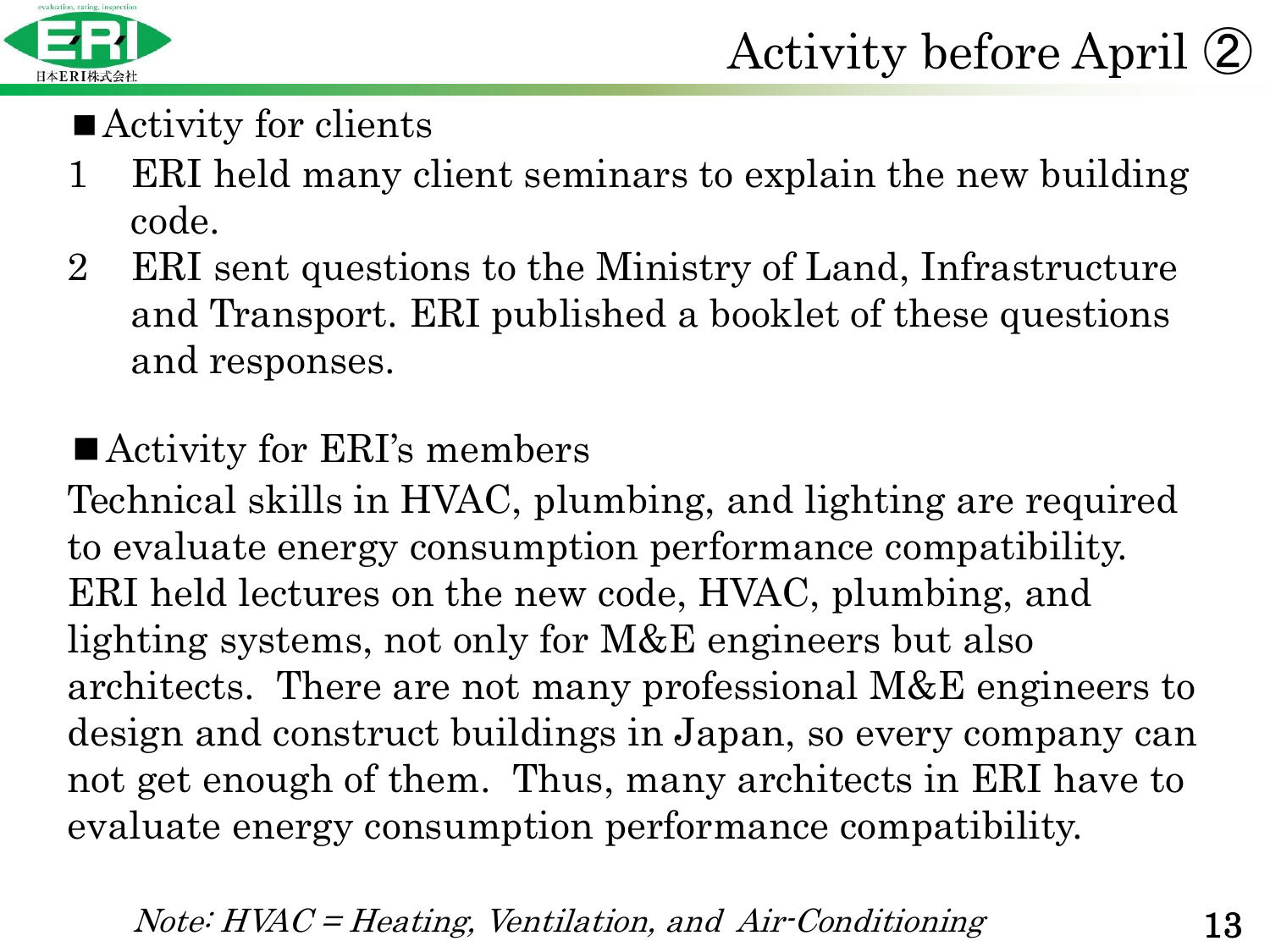

- Activity for clients
- 1 ERI held seminars for architects and M&E engineers about calculation methods for the building energy code.
- 2 The new building energy code requires additional supervision compared to the old building standard code. So ERI held many seminars all over Japan about supervision.
- Activity for ERI's members
- 1 The Promotion of Energy Saving Department has answered many questions from ERI's clients, members, and even competitors.
- 2 The Department developed a questionnaire to choose new lectures for next year. Many architects have requested a lecture on HVAC, and thus, the text on HVAC must be made easily accessible to nonprofessional members.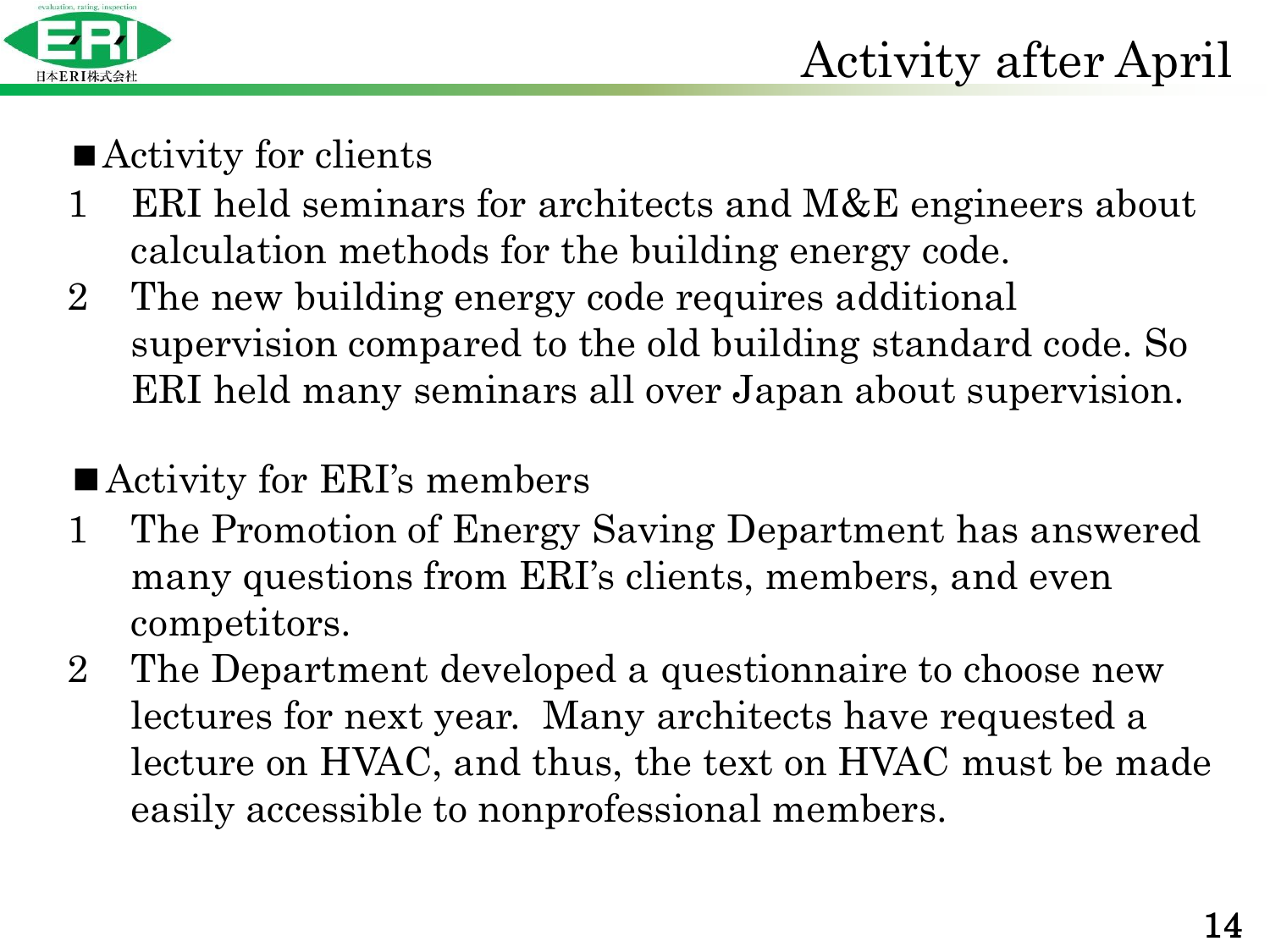

### ERI's evaluation system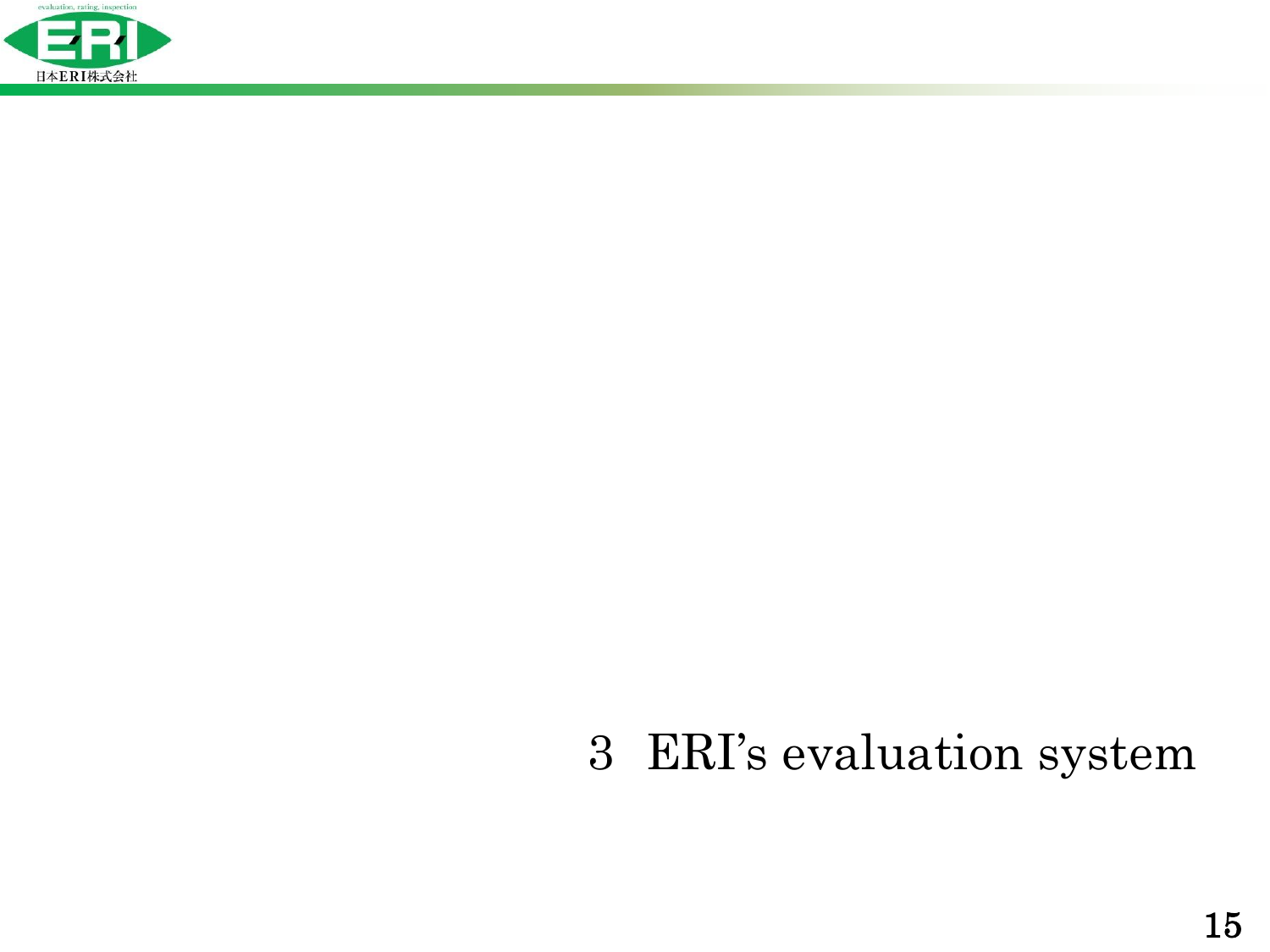

### ERI system for the new Building Energy Code

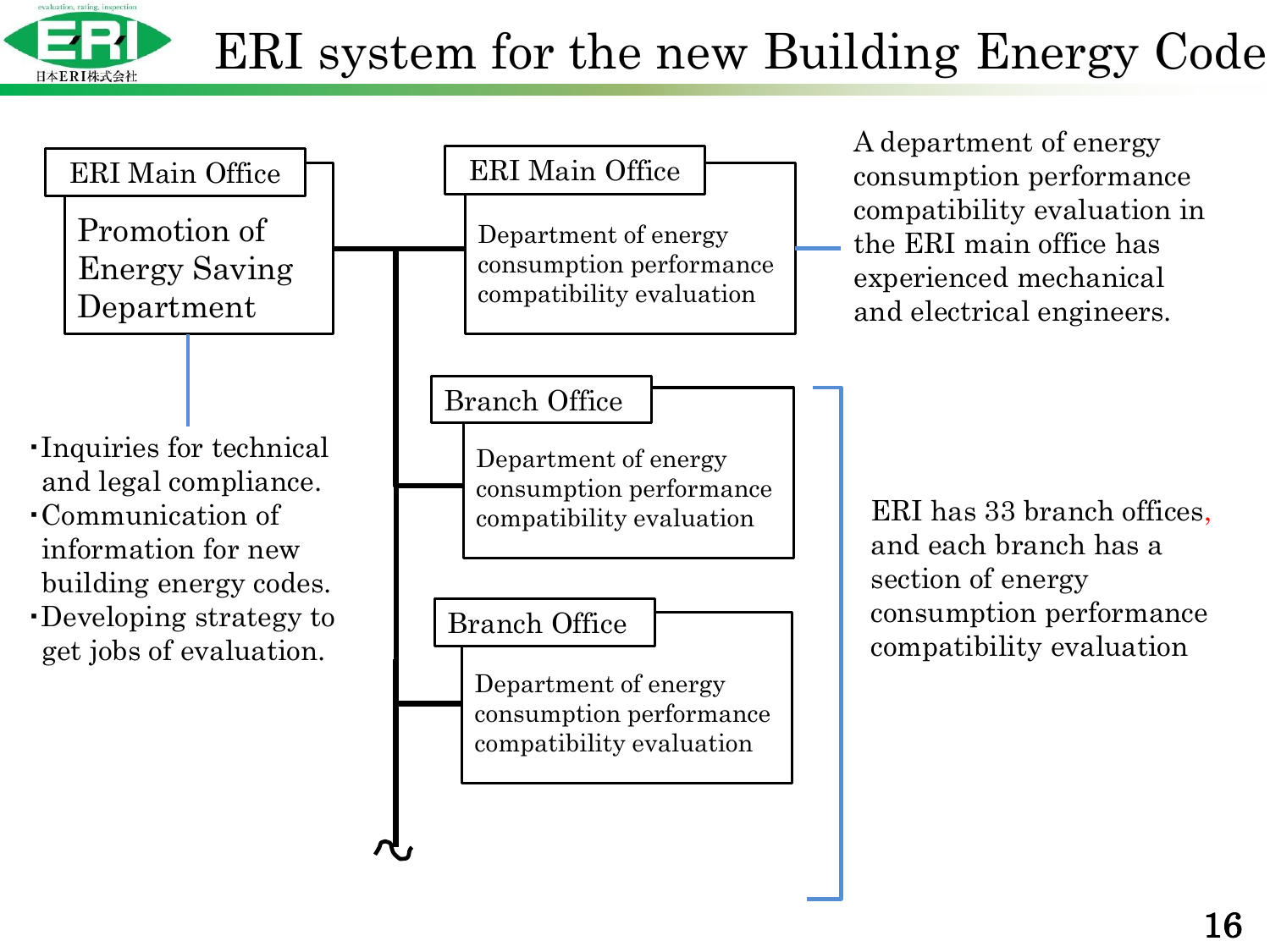

| Check point in new building<br>energy code    | Architect | Mechanical<br>engineer | Electrical<br>engineer |
|-----------------------------------------------|-----------|------------------------|------------------------|
| Skin (insulation and window<br>specification) |           |                        |                        |
| <b>HVAC</b>                                   |           |                        |                        |
| Domestic hot water supply                     |           |                        |                        |
| Lighting system                               |           |                        |                        |
| Elevator                                      |           |                        |                        |
| Solar cells                                   |           |                        |                        |



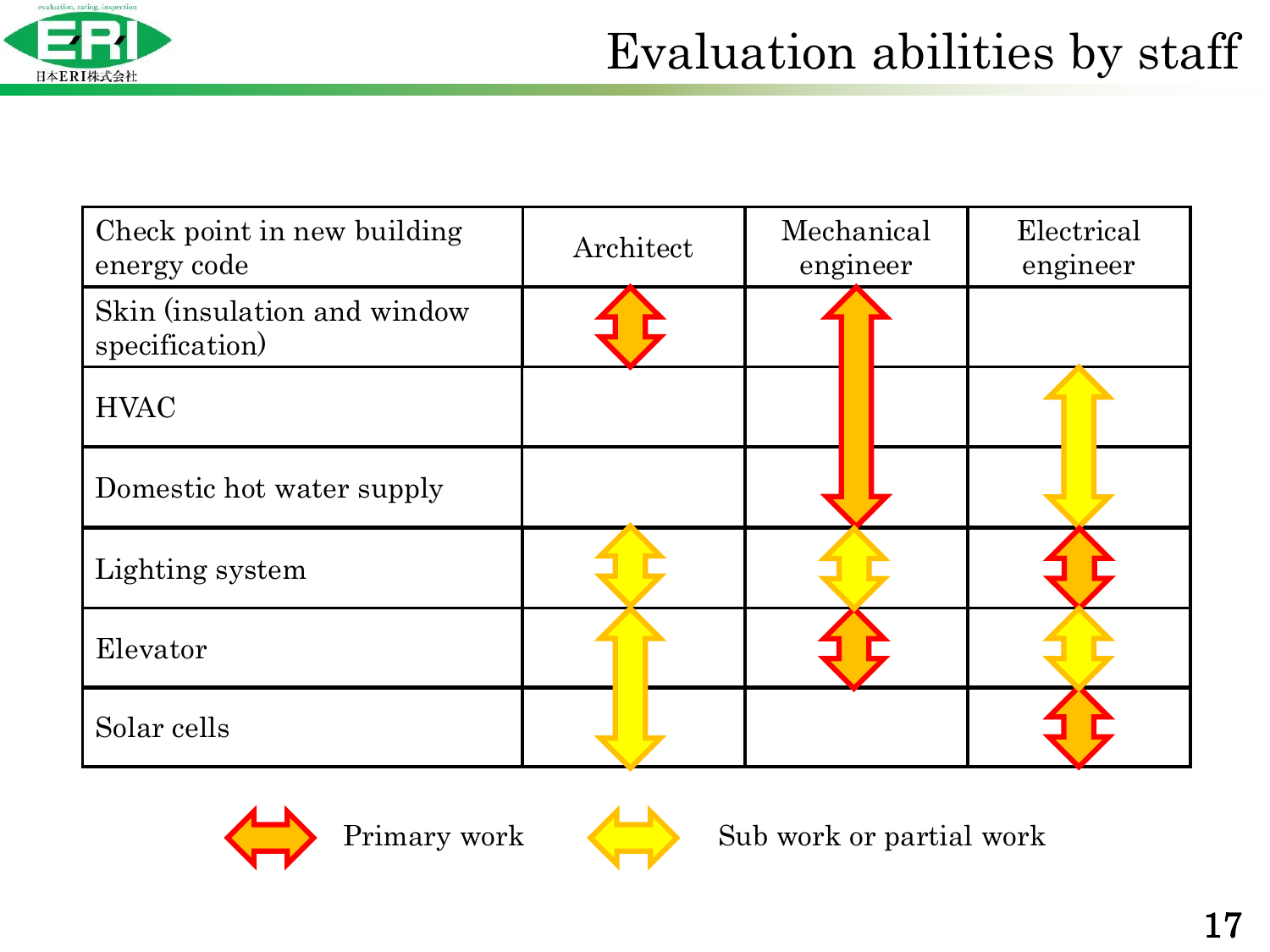

- 1 ERI staff need a wide range of knowledge about architecture, HVAC, domestic hot water supply, lighting systems, and other energy saving systems to evaluate energy consumption performance compatibility.
- 2 This knowledge is basic, so it is not difficult for even architects to become licensed for this purpose.
- 3 In ERI's branch offices, one architect evaluates both the building standard code and the new building energy code.
- 4 When the model building method is used to get the BEI, it is easy for architects to perform the evaluation.
- 5 When the standard input method is used, it is sometimes not possible for a branch office architect to perform the assessment. If so, M&E engineers from the ERI main office will step in.
- 6 In cases with complicated HVAC systems, main office M&E engineers will advise the branch office architects.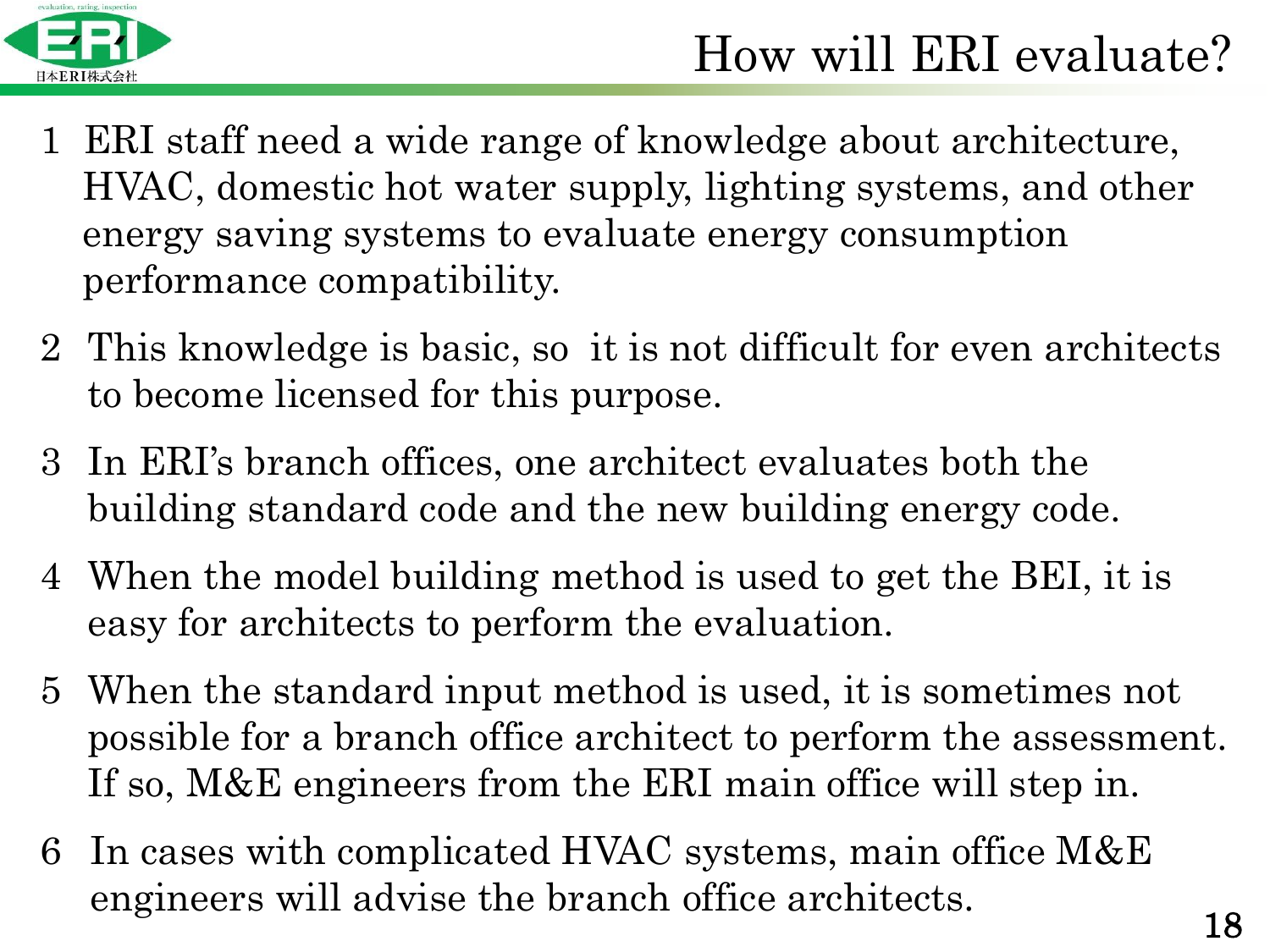

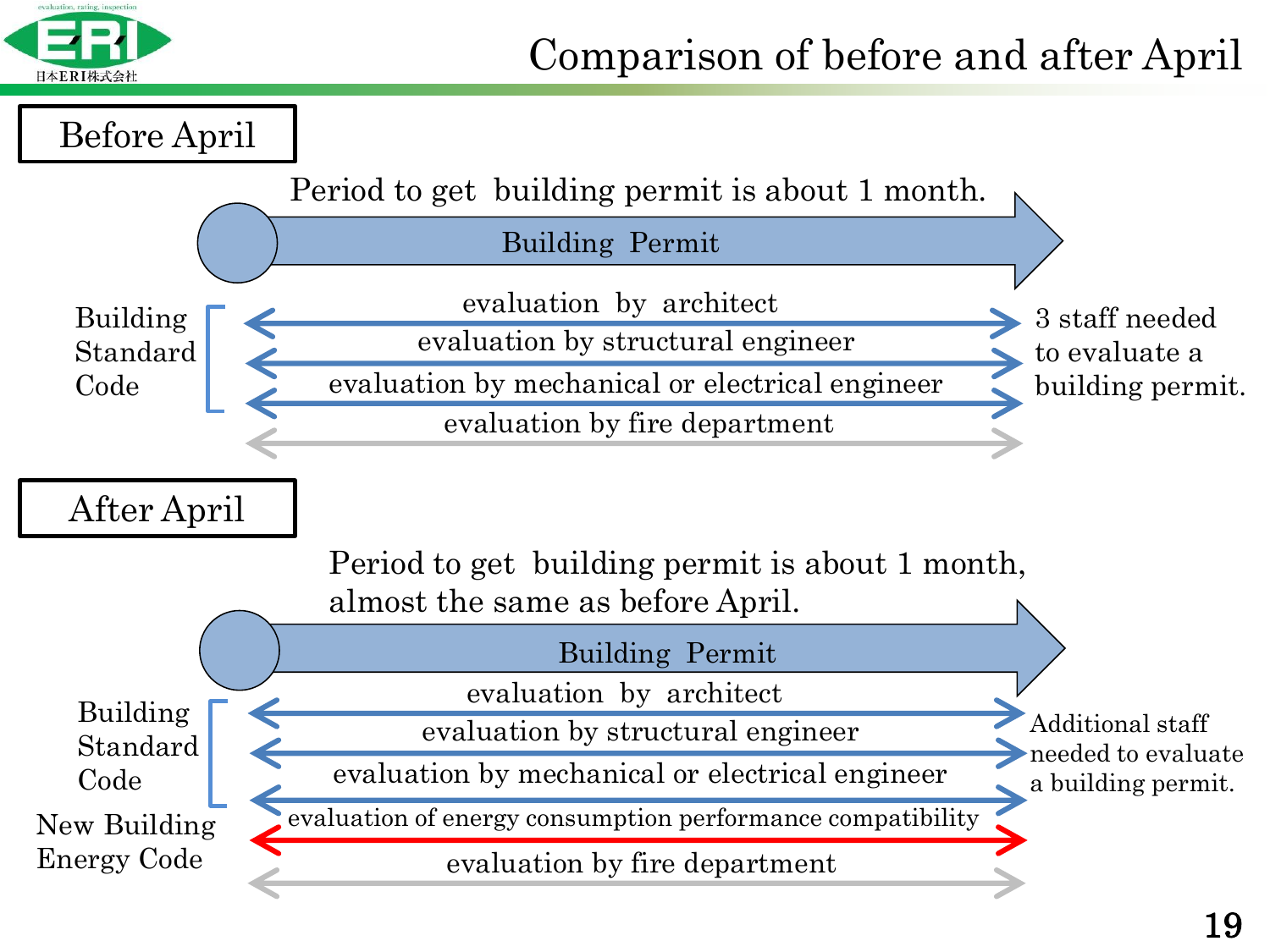

- 1 The period to get a building permit after April under the new Building Energy Code is almost the same as before April under the old code.
- 2 A few permits take longer, typically due to document's mistakes made by an architect or engineer unaccustomed to the new code.
- 3 The model building method is used to calculate the BEI in more than 95% of cases. Permits using the standard input method are very rare.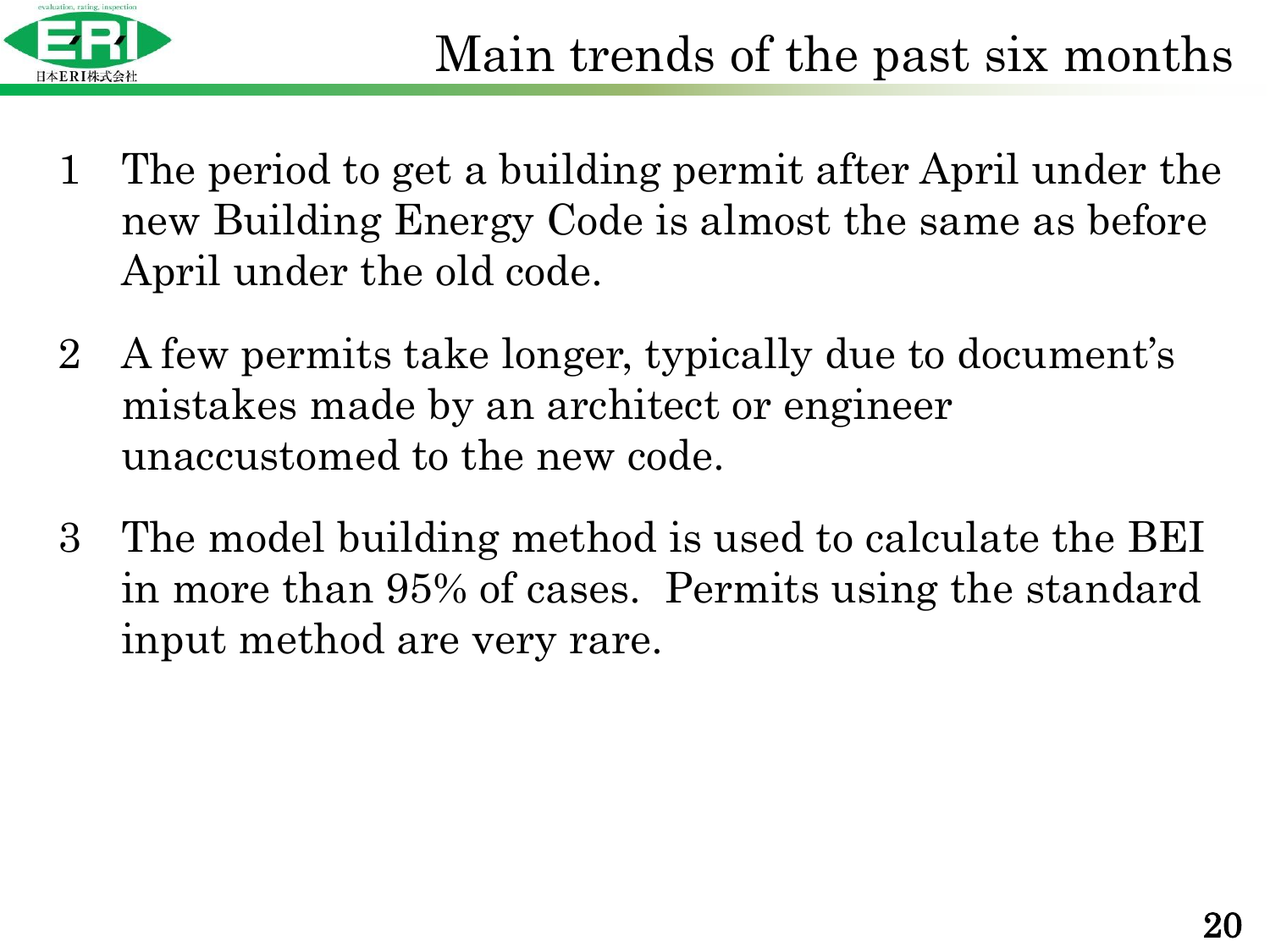

#### 3 Numerical statements prepared after construction starts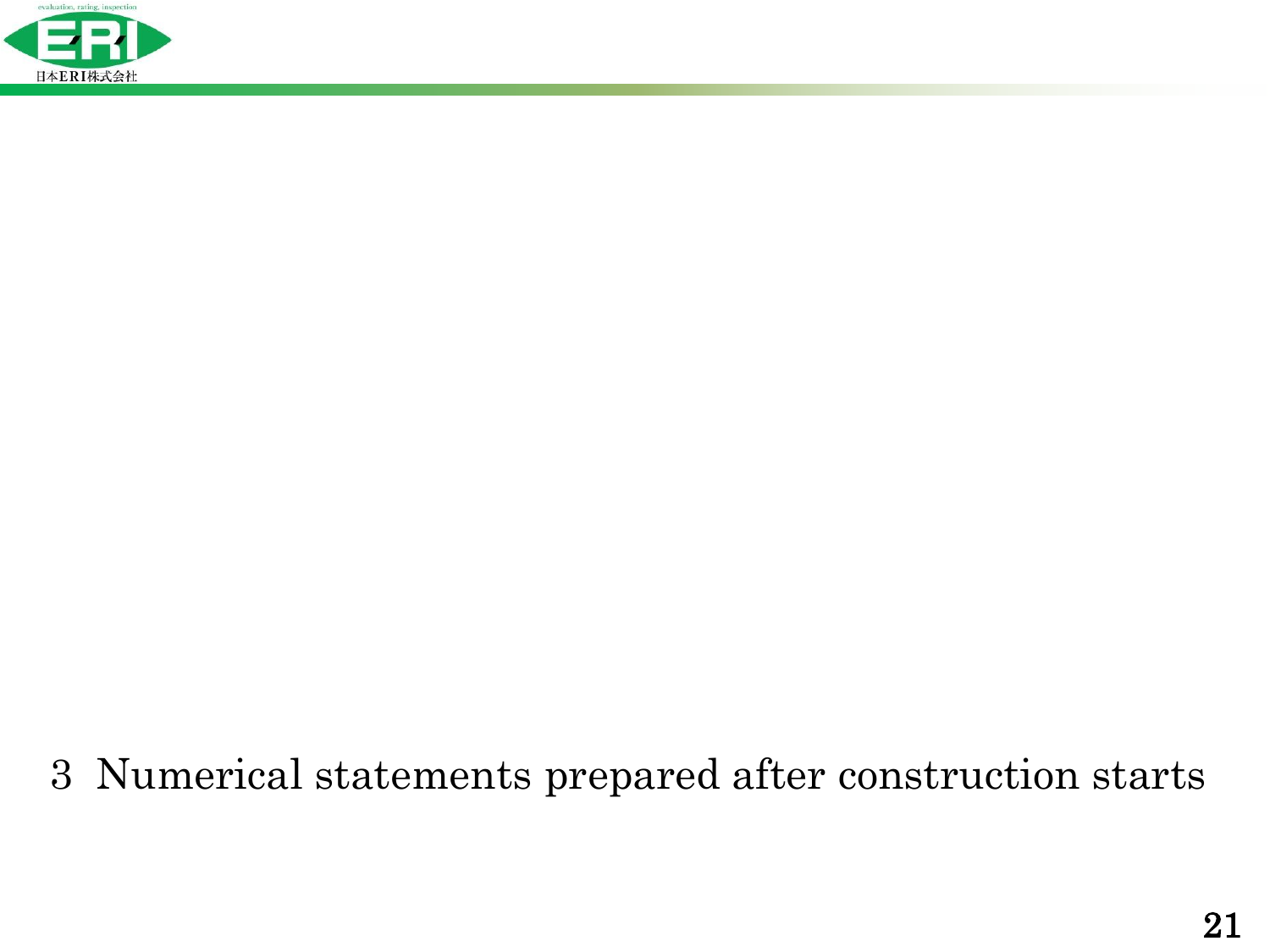

#### Construction start and building permit numbers



- Building energy consumption performance compatibility evaluation by ERI
- Building energy consumption performance compatibility evaluation in all over Japan

22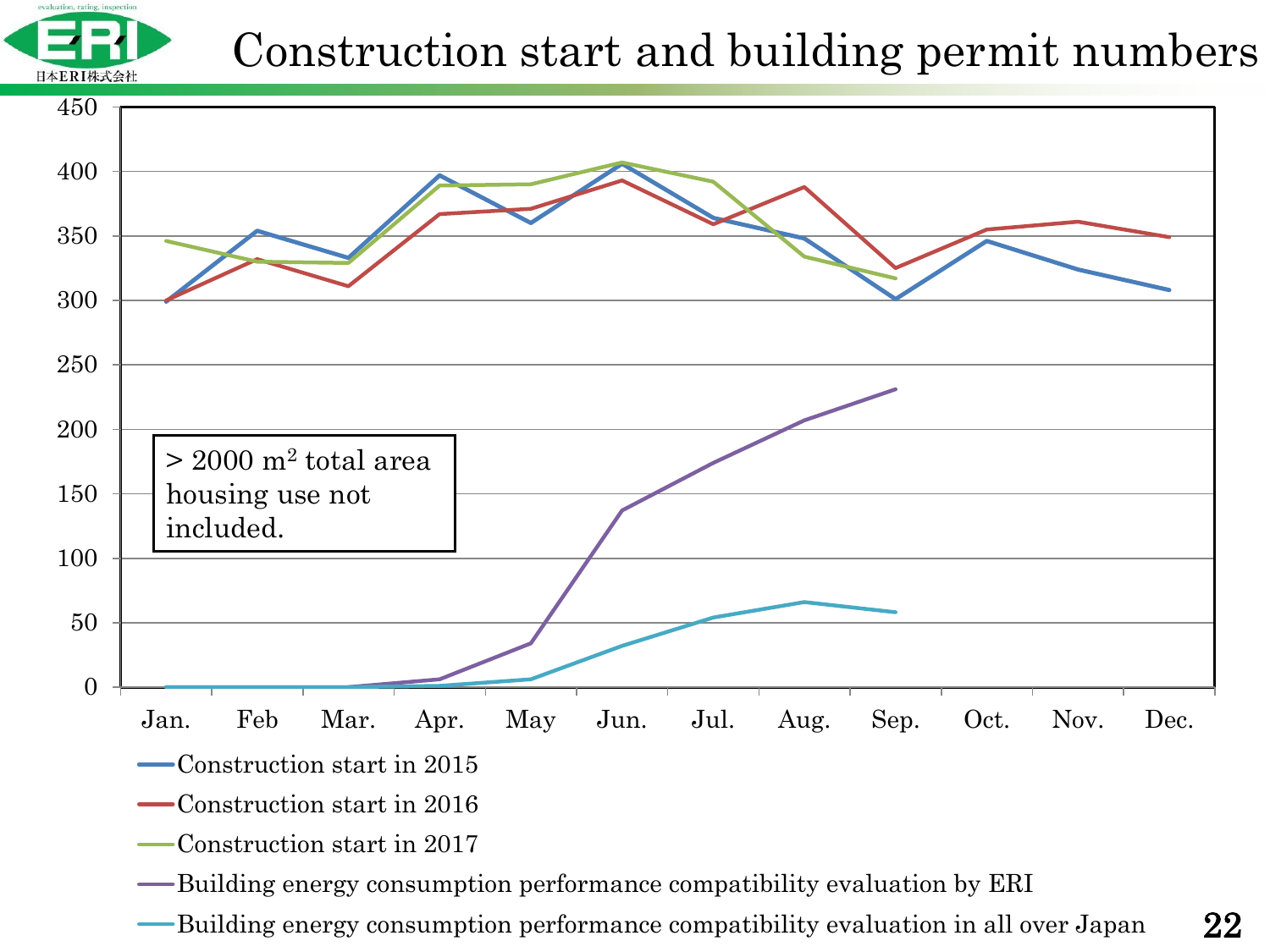

| The number of evaluation for energy<br>consumption performance compatibility<br>from April to September |           | 789 (ERI's evaluation 217) |
|---------------------------------------------------------------------------------------------------------|-----------|----------------------------|
|                                                                                                         | in $2015$ | 2176                       |
| Construction start of $\geq$<br>$2000 \text{ m}^2$ from April to<br>September                           | in 2016   | 2203                       |
|                                                                                                         | in 2017   | 2209                       |

- 1 The number of constructions started after the new building energy code was enforced are almost the same as in 2015 and 2016.
- 2 About 1400 buildings are exempt from the new building energy code according to official rules.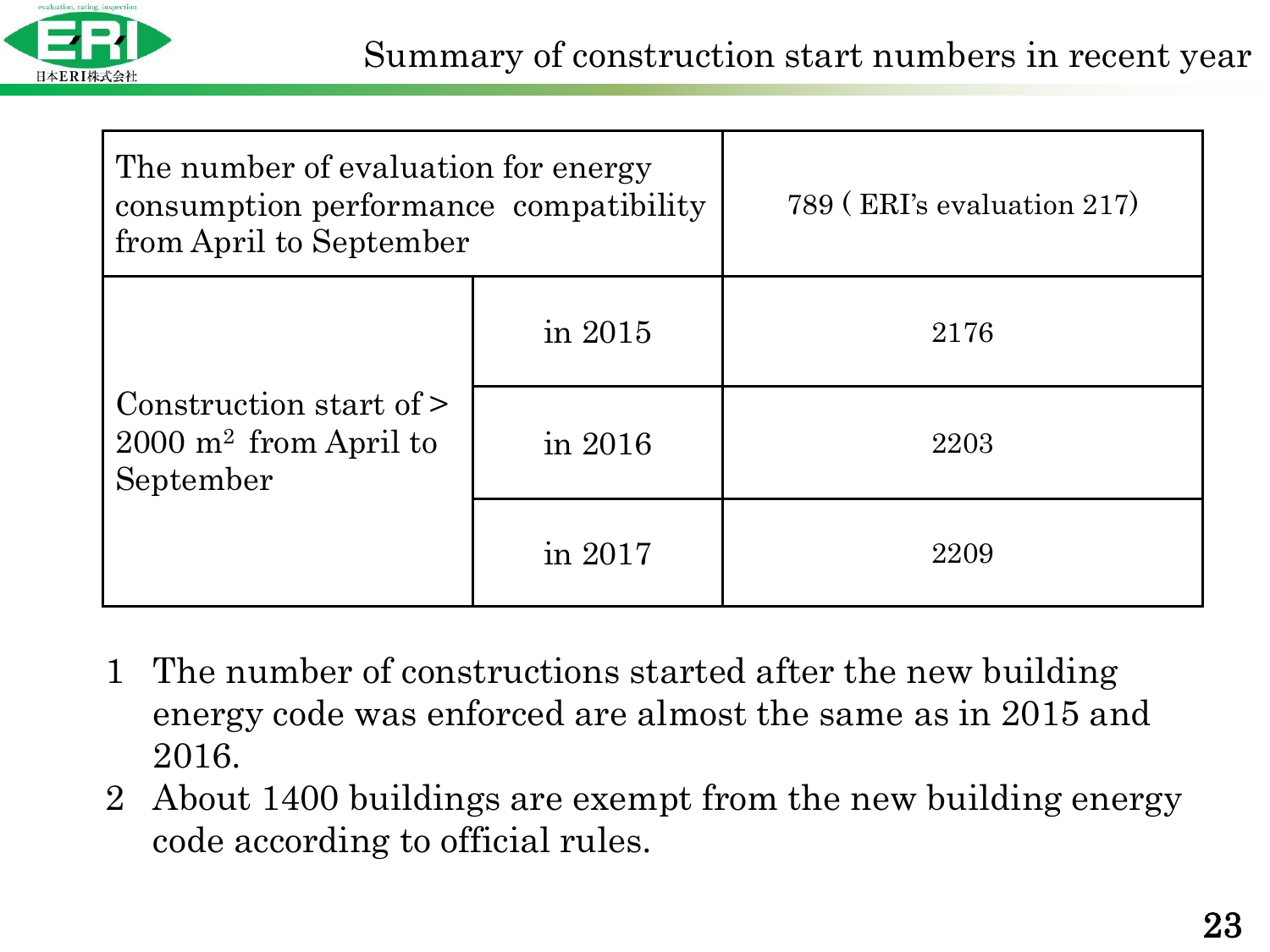

#### 4 Future tasks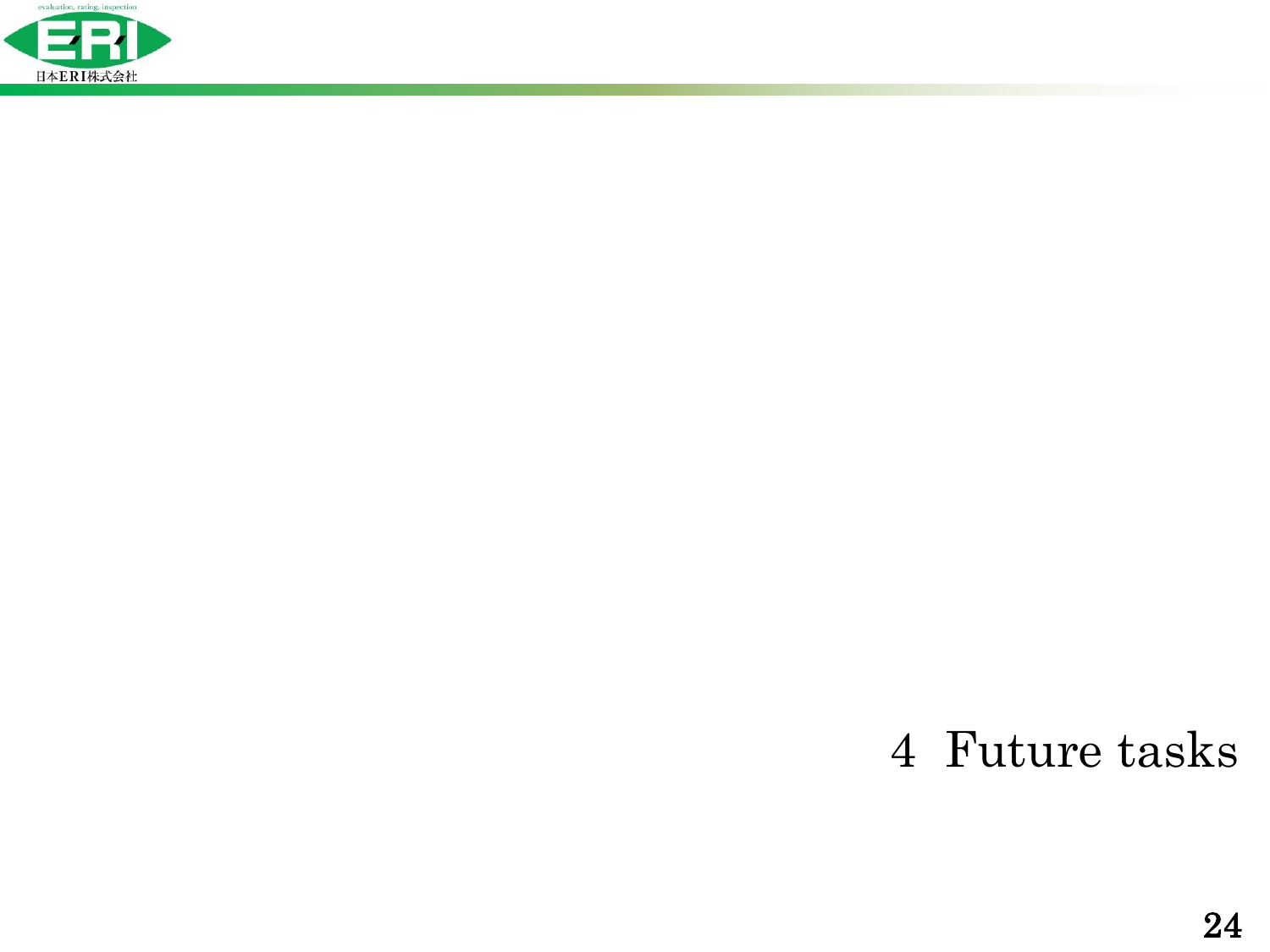

- 1 ERI has had many questions from clients, in-house architects and engineers over the past six months, and will likely have more. This information will continue to be shared.
- 2 The information to make the design document for evaluation of energy consumption performance compatibility is not enough in detail. ERI will work to make more easily, and inform to society.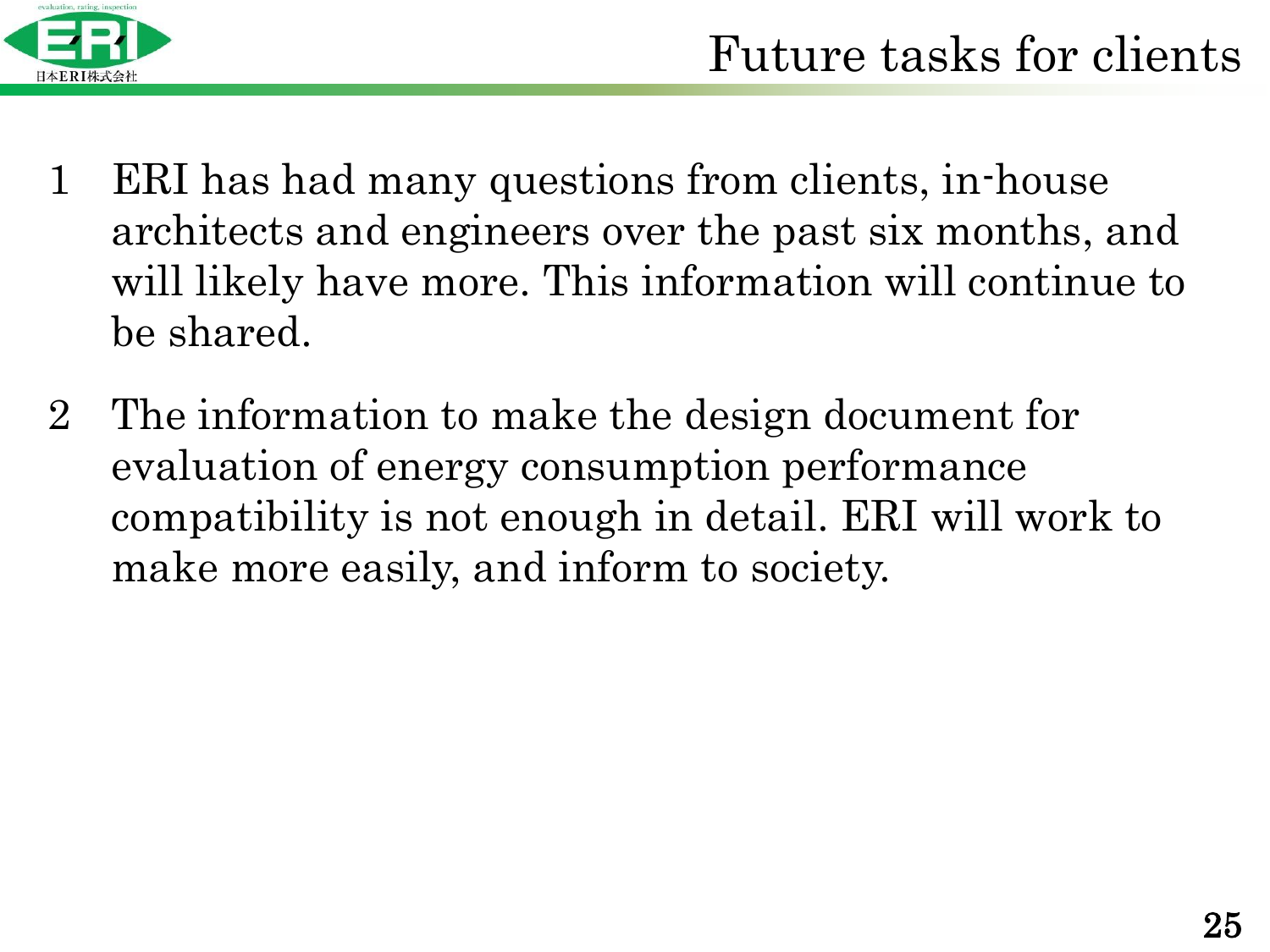

- 1 MLIT declares that all building permit of both housing and non-housing use will require fitness obligations until 2020 as a revision of the new Building Energy Code.
- 2 Then, the number of fitness obligations will increase annually. It is difficult to employ new professional engineers, so ERI will have to improve engineering knowledge, not only for M&E engineers but also architects.
- 3 It is especially necessary to improve the engineering knowledge of architects as soon as possible.
- 4 How to improve?
	- ・Make the HVAC text more understandable.
	- ・Educate staff to judge energy consumption performance compatibility using e-learning systems (a.k.a. network learning systems)